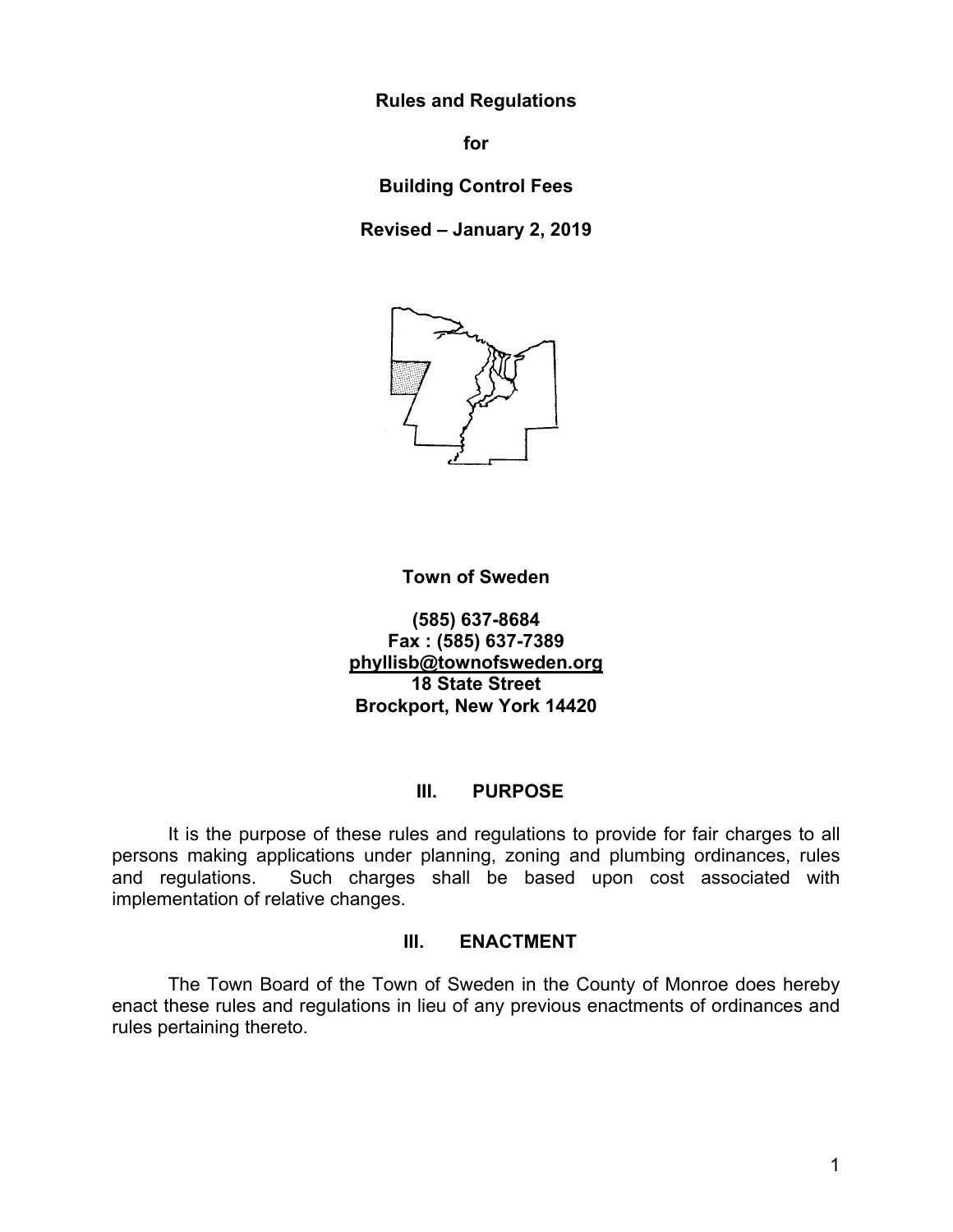#### **III. FEES**

## **PERMIT A – PLAN REVIEW**: (Revised 1-01-03)

*Note: Fifty (50%) percent of the Planning Board fee is allocated for the Town Engineer's fee. Any additional fee incurred through professional services provided by the Town Engineer, Town Attorney or Planning Consultant exceeding fifty (50%) percent of the Planning Board fee shall be paid by the applicant prior to final signature by the Chairperson of the Planning Board.* 

| <b>Residential Subdivision and Plan Review</b><br>(First Lot)                  | \$600                                                                                                                          |
|--------------------------------------------------------------------------------|--------------------------------------------------------------------------------------------------------------------------------|
| Residential Multi-Lot Subdivision and Plan<br><b>Review</b>                    | \$200 - each additional lot                                                                                                    |
| Subdivision/Resubdivision<br>(No site plan review required)                    | $$300 - each lot$                                                                                                              |
| Amended Site Plan - Residential                                                | $$400 - each lot$                                                                                                              |
| <b>Multiple Residency and Apartment Site</b><br>Plan Approval                  | \$100 per dwelling unit plus \$100 per acre<br>or fraction thereof                                                             |
| Commercial/Light Industrial<br><b>Industrial Subdivision</b>                   | $$400 - each lot$                                                                                                              |
| Commercial/Light Industrial<br><b>Industrial Park Subdivision</b>              | \$100 per acre or fraction thereof                                                                                             |
| Commercial/Light Industrial Site Plan                                          | \$1,500 plus .05 $\phi$ per sq. ft. of building or<br>structure area                                                           |
| Amended Site Plan - Addendum to<br><b>Existing Commercial/Light Industrial</b> | \$500 plus .05¢ per sq. ft. of additional<br>building or structure area                                                        |
| Shopping Plaza (4) four or more Stores<br>Site Plan                            | \$2,500 plus \$100 per acre or fraction<br>thereof plus .05 $¢$ per sq. ft. of building or<br>structure area                   |
| Shopping Plaza - Addendum to Existing<br>Site Plan                             | \$2,500 plus $.05¢$ per sq. ft. of new building<br>or structure area                                                           |
| Industrial - New or Amended Site Plan                                          | \$2,500 plus $.05¢$ per sq. ft. of new building<br>or structure area                                                           |
| Airport (B-2) Amended Site Plan                                                | \$500 plus \$100 per acre or fraction thereof<br>of affected acreage, plus $.05¢$ per sq. ft. of<br>building or structure area |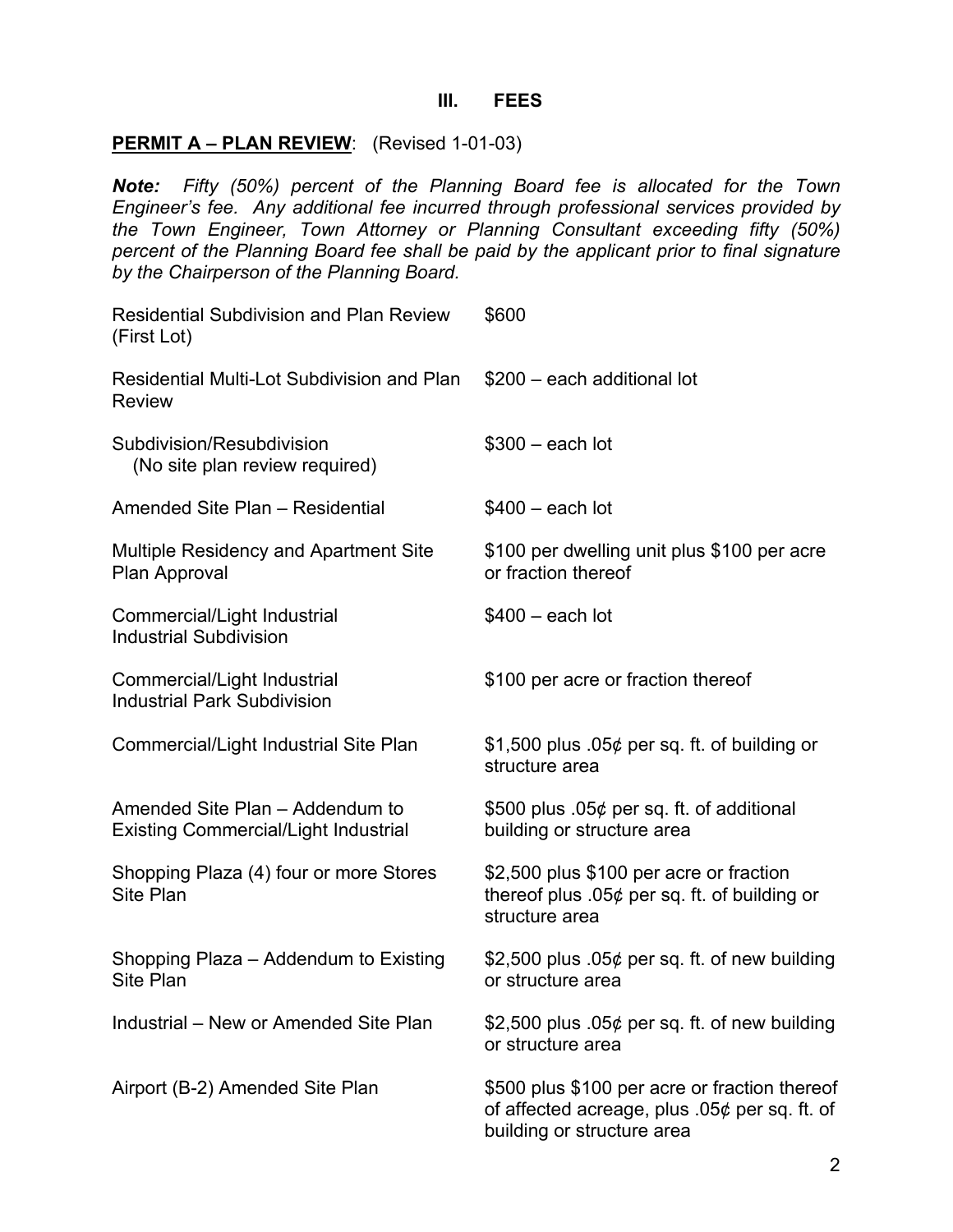# **PERMIT A – PLAN REVIEW (CONT.):**

| <b>Commercial Recreation Site Plan</b>                                                                                                        | \$1,000 plus \$10 per acre or fraction<br>thereof, plus $.05¢$ per sq. ft. of building or<br>structure area              |
|-----------------------------------------------------------------------------------------------------------------------------------------------|--------------------------------------------------------------------------------------------------------------------------|
| <b>Commercial Recreation Amended Site</b><br>Plan                                                                                             | \$500 plus .05 $\phi$ per sq. ft. of building or<br>structure area                                                       |
| Special (Applicant Requested) Planning<br><b>Board Meeting</b>                                                                                | \$400                                                                                                                    |
| PUD (Planned Unit Development)                                                                                                                | \$5,000 plus 100% of all engineering and<br>professional services                                                        |
| Home Occupation (01-02-18)                                                                                                                    | \$350                                                                                                                    |
| <b>PERMIT B - BUILDING PERMITS:</b> (Revised 06-28-16 and 01-02-19)<br>Residential: New, Renovations                                          | .20 per sq. ft. of living area (including room<br>additions). \$50 minimum                                               |
| Multiple residences                                                                                                                           | .20 per sq. ft. $-$ \$50 minimum                                                                                         |
| Commercial/Industrial/Public Assembly: New,<br>Renovations, Conversion<br>Up to 100,000 sq. ft.<br>In excess of 100,000 sq. ft.               | .25 per sq. ft. - $$50$ minimum<br>.28 per sq. ft.                                                                       |
| Parks & Recreation Fee<br>In excess of 100,000 sq. ft.                                                                                        | \$500 per unit - Residential<br>\$1,000 per unit - Commercial & Industrial<br>\$2,000 per unit - Commercial & Industrial |
| <b>Telecommunications Tower</b><br>(New or Replacement)                                                                                       | \$2 per vertical ft. - includes Certificate of<br>Compliance                                                             |
| <b>Wind Energy Conversion System</b>                                                                                                          | \$2 per vertical ft. $-$ \$75 minimum<br>Includes Certificate of Compliance                                              |
| <b>Accessory Structures:</b><br>Storage Sheds (in excess of 100 sq. ft.),<br>Carports Barns, Garages (attached or<br>detached, Porches, Decks | .20 per sq. ft. - $$30$ minimum                                                                                          |
| Fireplace and Wood Stove/Wood Boiler                                                                                                          | \$50                                                                                                                     |
| Generators                                                                                                                                    | \$50                                                                                                                     |
| <b>Solar Panel Systems</b>                                                                                                                    | .20 per sq. ft. $-$ \$50 minimum                                                                                         |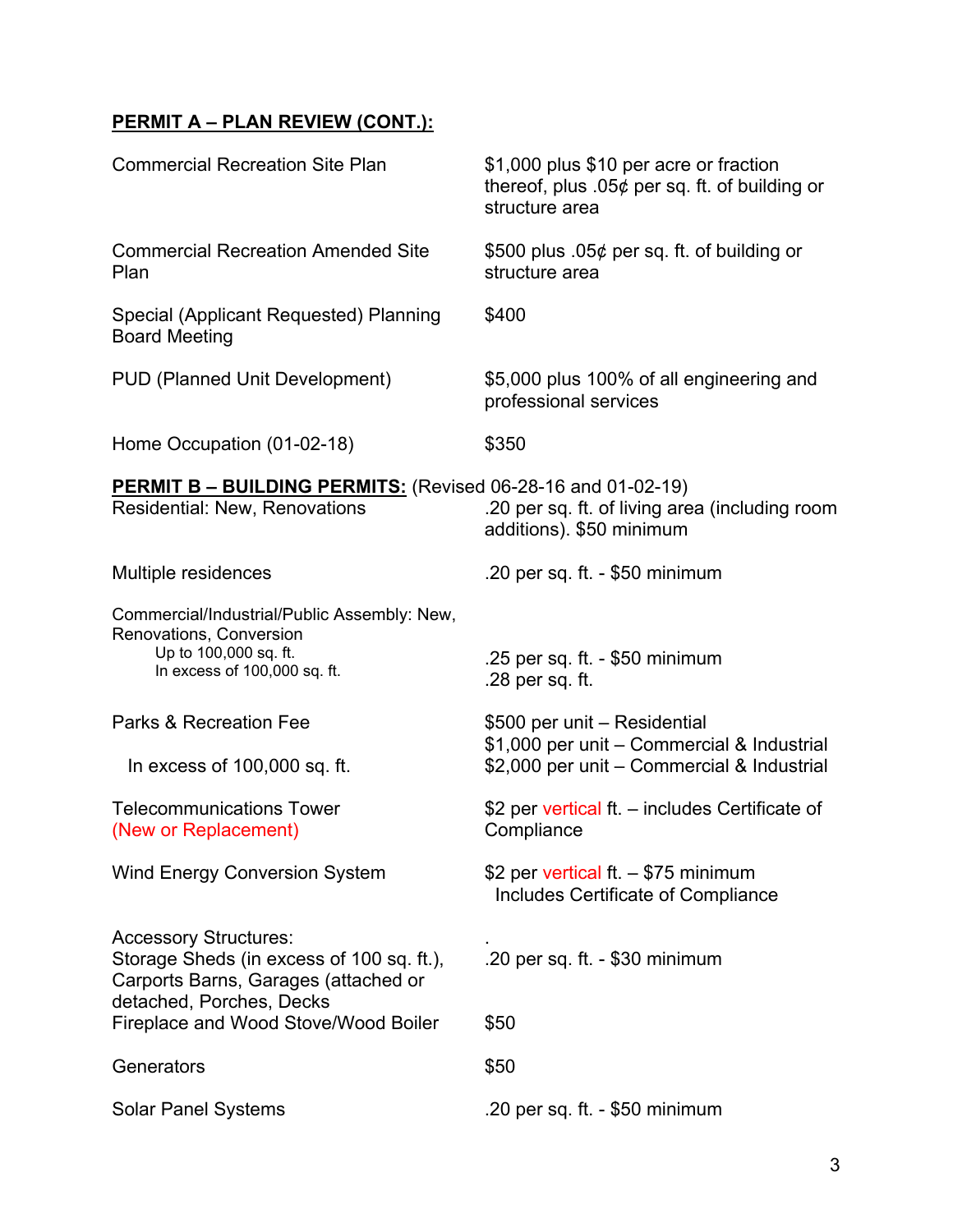## **PLUMBING PERMIT:**

| Residential                  | \$50 plus \$4 per opening  |
|------------------------------|----------------------------|
| Commercial/Industrial        | \$100 plus \$5 per opening |
| In Excess of 100,000 sq. ft. | \$200 plus \$5 per opening |

**NOTE:** Fees for sewer taps or connections and pure water charges shall be paid before a building permit is issued.

| <b>DEMOLITION PERMIT:</b> | \$50 - residential |
|---------------------------|--------------------|
|                           | \$100 - commercial |

#### **SEWER CONNECTION FEE:**

Single Family **Single Family S250 Town** 

**Commercial** 

\$250 Pure Waters \$500 Total \$350 Town \$350 Pure Waters

In Excess of 100,000 sq. ft.

\$650 Town \$350 Pure Waters \$1,000 Total

\$700 Total

### **PERMIT C – SWIMMING POOLS:** revised 6-28-16

| Above Ground                     | <b>\$50</b> |
|----------------------------------|-------------|
| Hot Tub/Spa (revised 01-01-2017) | \$50        |
| In Ground                        | \$65        |

**PERMIT D – NON CONFORMING USE:** Every principal engaging in a preexisting nonconforming use in the Town may file an application and map with the Town Clerk. Upon approval, the Town Clerk, without fee, shall mark approved and return one copy to the applicant.

### **PERMIT E – SPECIAL PERMIT:**

| Use Exceptions | \$250                                        |
|----------------|----------------------------------------------|
| Temporary      | \$5 per day (Clerk may waive fee for         |
|                | charitable organizations.)                   |
| Permanent      | \$250 or construction Permit B, whichever is |
|                | greater                                      |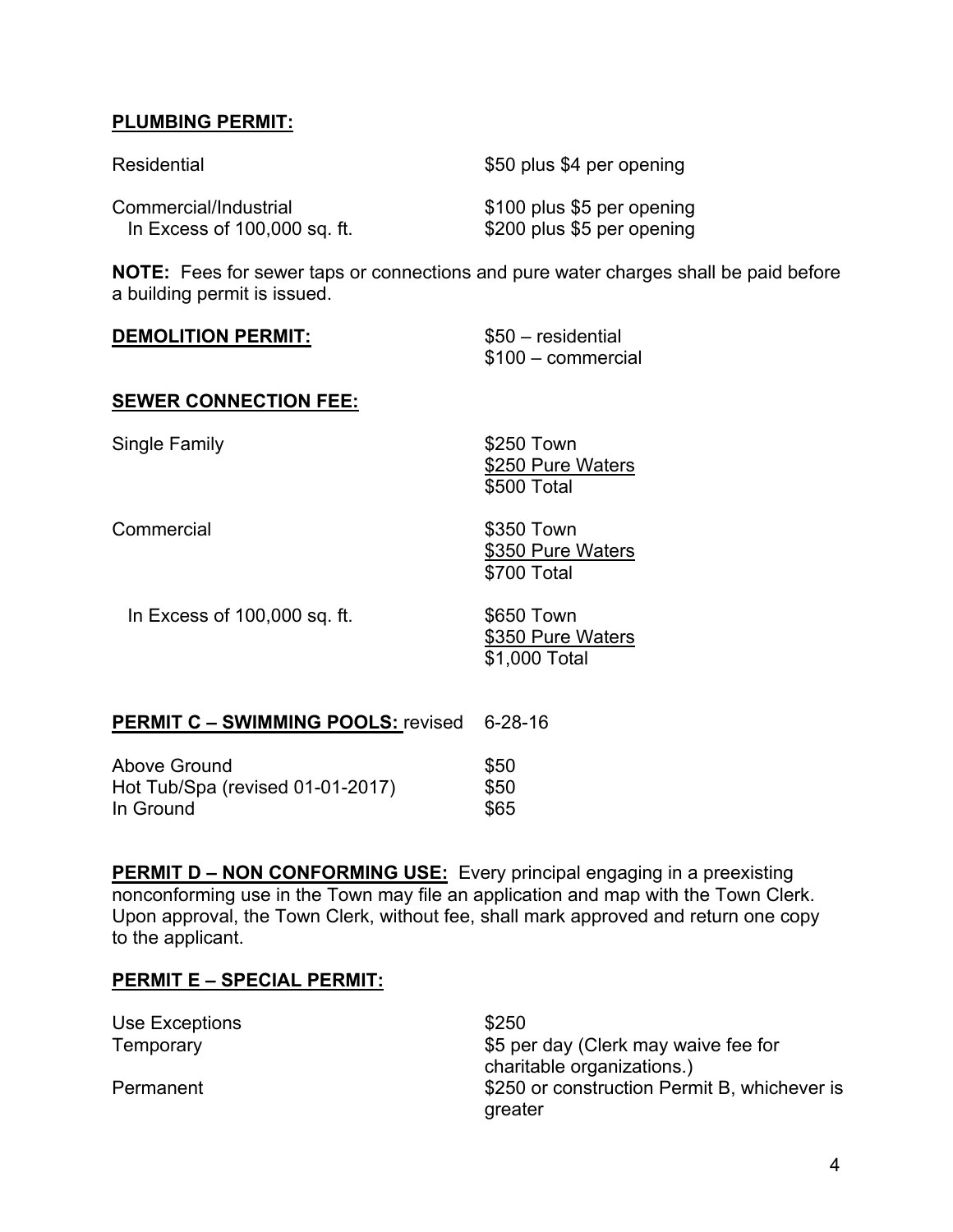| <b>PERMIT G - DUMPING OF FILL:</b>                                                                       | \$100 plus all Town engineering costs |                                                       |
|----------------------------------------------------------------------------------------------------------|---------------------------------------|-------------------------------------------------------|
| <u> PERMIT H – DUMPING OF REFUSE:</u>                                                                    | Not permitted                         |                                                       |
| <b>PERMIT I - SIGNS:</b>                                                                                 |                                       |                                                       |
| Up to 32 sq. ft                                                                                          | \$25                                  |                                                       |
| Over 32 sq. ft. to 100 sq. ft.                                                                           | \$50                                  |                                                       |
| Over 100 sq. ft.                                                                                         | \$100                                 |                                                       |
| Special Event (revised 10/29/13)                                                                         | \$25                                  |                                                       |
| <b>Fire, Life and Safety Inspections (added 1-2-2018)</b>                                                |                                       |                                                       |
| <b>OCCUPANCY TYPES</b><br>(COMMERCIAL ONLY)                                                              | <b>FEES</b>                           | <b>OCCURRENCE</b>                                     |
| Public Assembly (A1-A5) (>50 persons)<br>٠<br>(Restaurant/Bars over 50 occupants)                        | \$50                                  | <b>Annual (Requires</b><br><b>Operating Permit)</b>   |
| Business (B)<br>(Office, professional or restaurant under 50 occupants)                                  | \$50                                  | Every two years                                       |
| Educational (E)<br>$\bullet$<br>(Educational purposes through 12 <sup>th</sup> grade)                    | \$50                                  | Every two years                                       |
| Factory (F1-F2)<br>(Assembling, fabricating, manufacturing)                                              | \$50                                  | Every two years                                       |
| Hazardous (H1-H5)<br>(High Hazard)                                                                       | \$50                                  | <b>Annual (Requires</b><br><b>Operating Permit)</b>   |
| Institutional (I1-I4)<br>(24hr basis supervised care)                                                    | \$50                                  | Every two years                                       |
| Mercantile (M) (Sale of merchandise)<br>(up to 5000 sq. ft)<br>$(>5,000$ sq. ft)<br>$($ >100,000 sq. ft) | \$50<br>\$100<br>\$150                | Every two years<br>Every two years<br>Every two years |
| Residential (R1) (Hotels, Motels)                                                                        | \$100                                 | Every two years                                       |
| Residential (R2) (Apartments)                                                                            |                                       |                                                       |
| (<50 Apartments)<br>(50-125 Apartments)<br>(>125 Apartments)                                             | \$50<br>\$100<br>\$150                | Every two years<br>Every two years<br>Every Two years |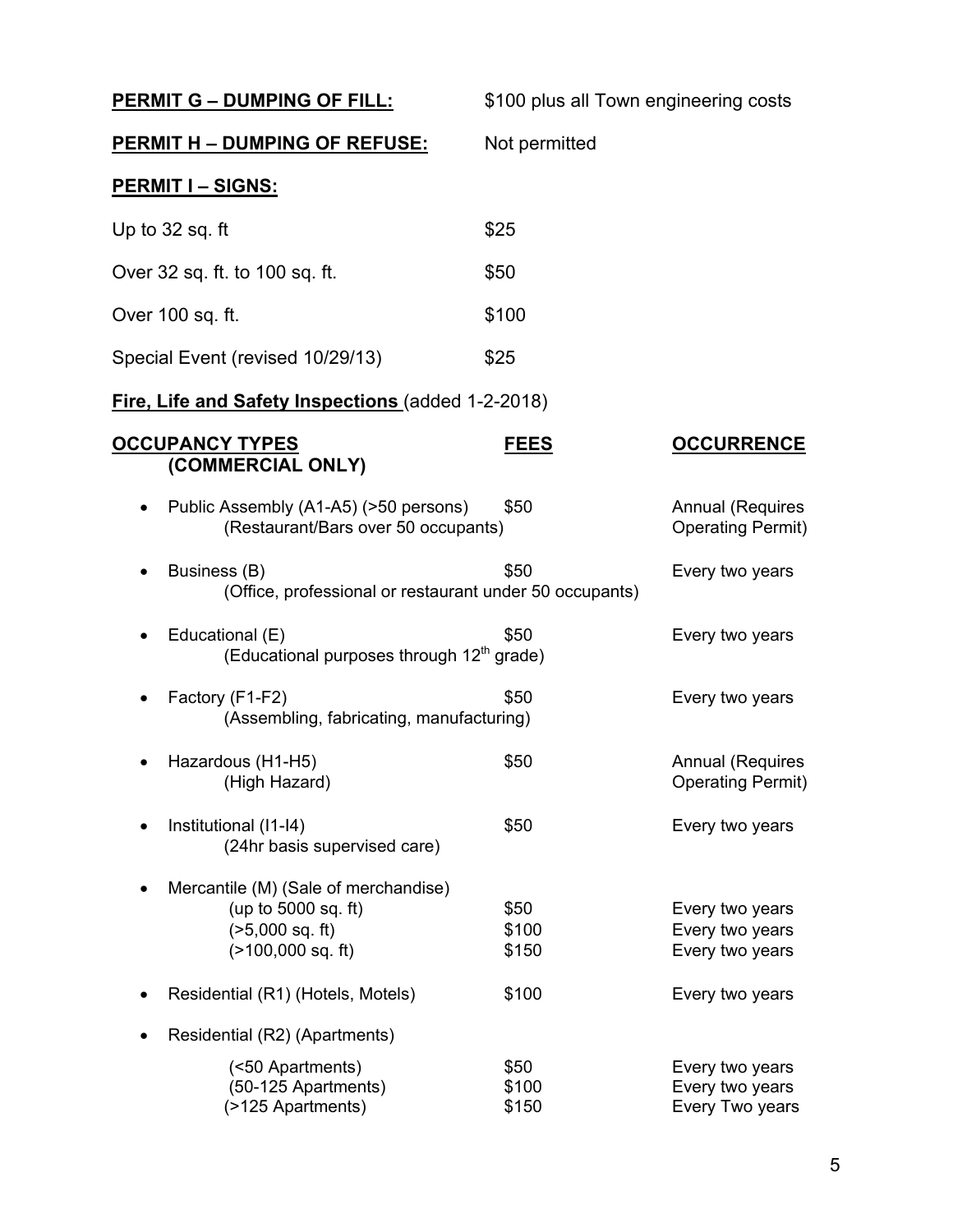|                                                        |        | Waived if not-for-profit/benefit/agricultural |
|--------------------------------------------------------|--------|-----------------------------------------------|
| <b>Fairs/Festivals/Special Events</b><br>$\bullet$     | \$50   | Per Event                                     |
| Tax Exempt/CivicOrganization/Agricultural<br>$\bullet$ | Waived |                                               |
| Utility (U) (Miscellaneous)                            | \$50   | Every two years                               |
| Storage (S1-S2) (Motor vehicle repair)                 | \$50   | Every two year                                |
| Residential (R3,R4) (Boarding Houses)<br>$\bullet$     | \$50   | Every two years                               |

| <b>Operating Permits -</b>                          | <b>FEES</b> | <b>OCCURRENCE</b>                                     |
|-----------------------------------------------------|-------------|-------------------------------------------------------|
| <b>Operating Permit</b>                             | \$25        | Required by the NYS<br>Uniform Code or Sweden<br>Code |
| Open Burn Permit                                    | \$25        | Per occurrence                                        |
| <b>Tent/Membrane Structure</b><br>(COMMERCIAL ONLY) | \$25        | Per event                                             |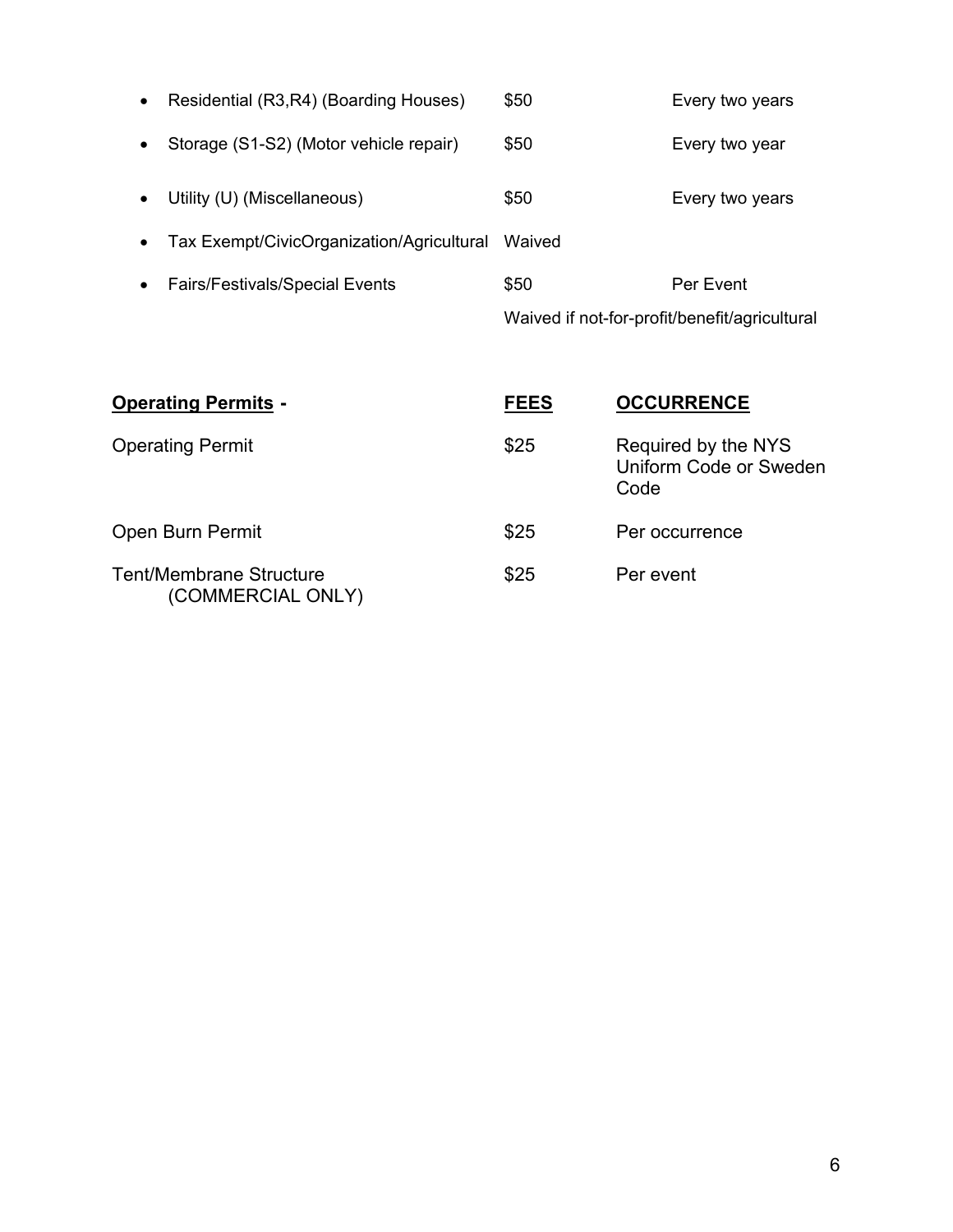## **CERTIFICATE OF OCCUPANCY:**

(revised: 06-28-16)

| Single Family                                                                                                                                         | \$100                                    |
|-------------------------------------------------------------------------------------------------------------------------------------------------------|------------------------------------------|
| <b>Additions/Renovations</b>                                                                                                                          | \$50                                     |
| Duplex/Triplex                                                                                                                                        | \$40 per unit                            |
| <b>Townhouses and Condominiums</b>                                                                                                                    | \$40 per unit                            |
| <b>Apartment Projects</b>                                                                                                                             | \$40 per unit                            |
| <b>Commercial/Public Assembly</b><br>In Excess of 100,000 sq. ft.                                                                                     | \$250 per unit<br>\$500 per unit         |
| Commercial: Renovation, Conversion Remodel<br>In Excess of 100,000 sq. ft.                                                                            | \$150<br>\$250                           |
| Industrial                                                                                                                                            | \$300                                    |
| <b>CERTIFICATE OF COMPLIANCE:</b> (revised<br>06-28-16 and 01-01-2017 and 01-02-19)                                                                   |                                          |
| <b>Accessory Structures:</b><br>Storage Sheds (in excess of 100 sq. ft.),<br>Carports, Barns, Garages (attached or<br>detached, Porches, Decks, Pools | \$50 - Residential<br>\$100 - Commercial |
| Fireplace, Wood Stove/Wood Boiler, Generator,<br><b>Solar Panel System</b>                                                                            | \$25 - Residential<br>\$100 - Commercial |
| <b>Cell Tower Upgrades/Renovations</b>                                                                                                                | \$100                                    |
| Conveyances - New Installation<br><b>Commercial/Apartment Complexes</b>                                                                               | \$50                                     |
| Residential                                                                                                                                           | \$40                                     |
| Conveyances – First Inspection Report –<br>Existing                                                                                                   |                                          |
| <b>Commercial/Apartment Complexes</b>                                                                                                                 | \$35                                     |
| <b>Residential</b>                                                                                                                                    | *Included in inspection fee              |
| Working without a permit<br><b>Stop Work Order</b><br>Expired Permit 6 Mos. Extension<br>Failed Inspection/Re-inspection                              | \$50<br>\$125<br>\$50<br>\$25            |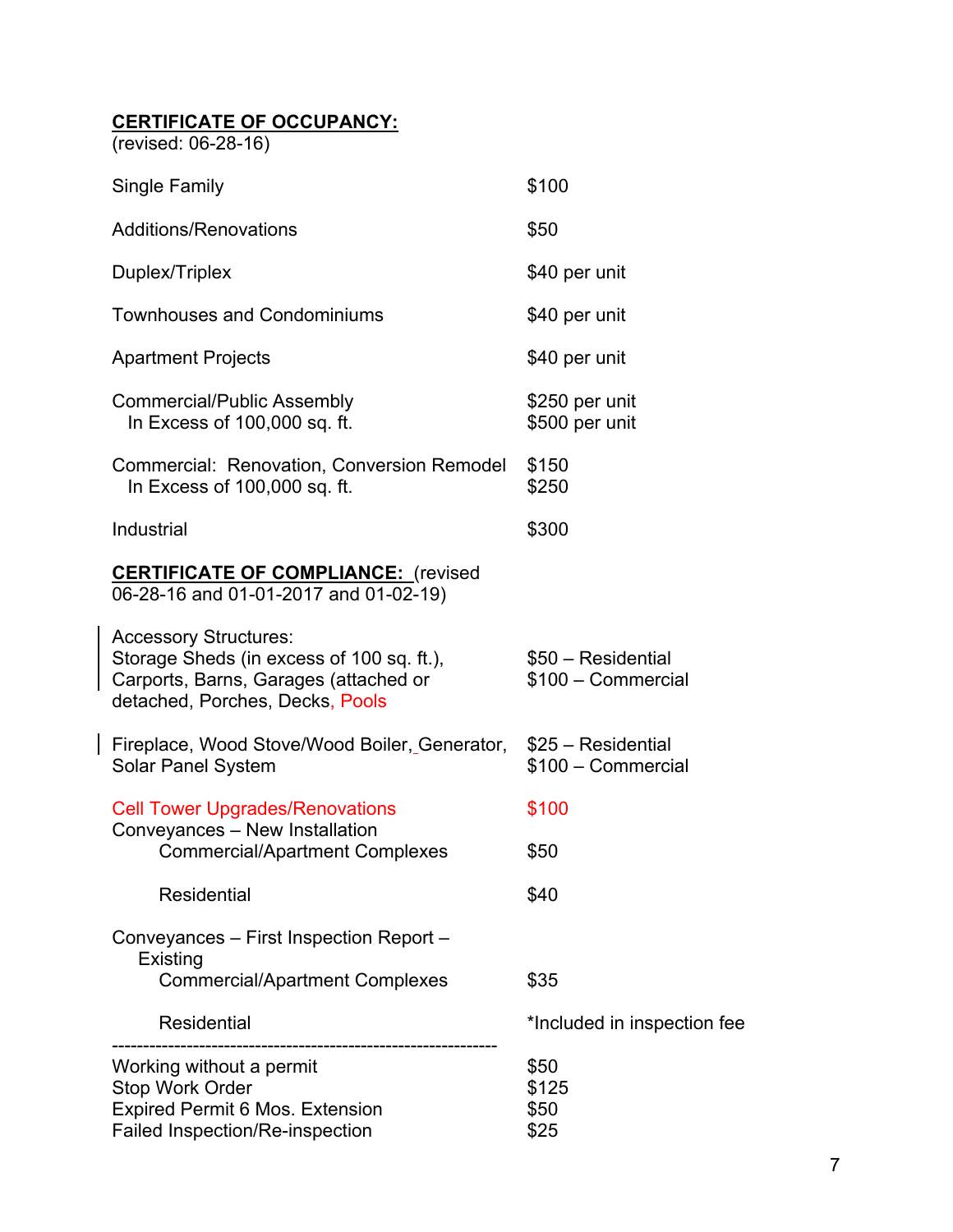# **CONVEYANCE CODE FEES:**

| <b>Plan Review Fees</b>                                                      |                                                                                            |
|------------------------------------------------------------------------------|--------------------------------------------------------------------------------------------|
| Construction Costs Below \$91,000                                            | \$70                                                                                       |
| Construction Costs Above \$91,000                                            | \$.75 per \$1,000<br>**Due and payable at the time the plans<br>are submitted for review** |
| New Installation - Base Fees<br><b>Commercial/Apartment Complexes</b>        | \$125 Plus \$10 per \$1,000 of construction<br>costs                                       |
| <b>Residential</b>                                                           | \$5 per \$1,000 of construction costs                                                      |
| First Inspection Report – Existing<br><b>Commercial/Apartment Complexes</b>  | \$50                                                                                       |
| Residential                                                                  | \$30                                                                                       |
| <b>Inspection Report Filing Fee</b><br><b>Commercial/Apartment Complexes</b> | \$35                                                                                       |
| Residential                                                                  | \$15                                                                                       |
|                                                                              |                                                                                            |

# **ZONING BOARD OF APPEALS:**

For public hearing to request an Area Variance or Use Variance

| Area Variance | \$300 – First two variances, then \$100 for<br>each additional variance per same<br>application. |
|---------------|--------------------------------------------------------------------------------------------------|
| Use Variance  | \$1,000                                                                                          |